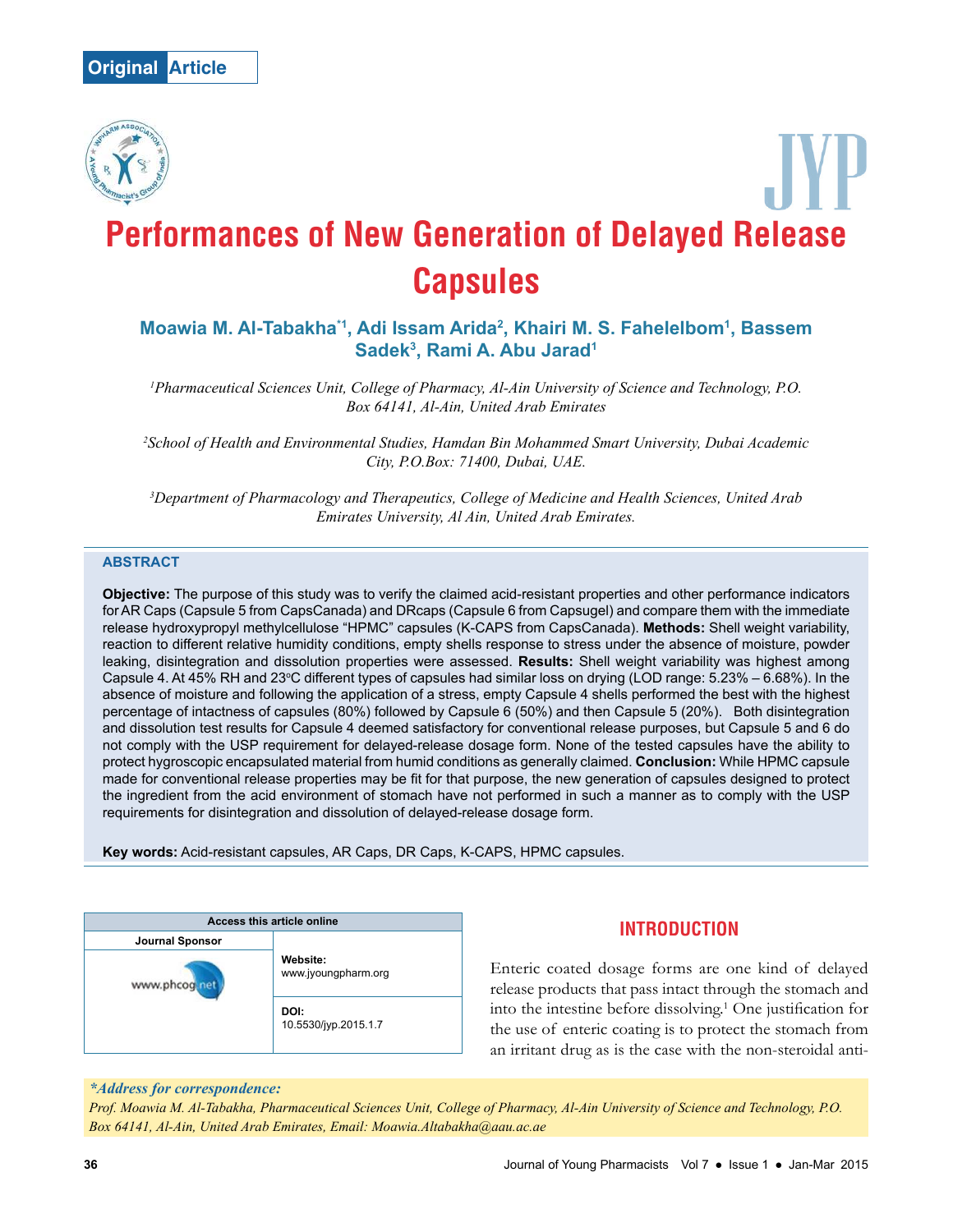inflammatory drugs "NSAIDs" diclofenac sodium and aspirin.<sup>2</sup> Moreover, drugs that are degraded by the acidic pH of the stomach are protected by applying an enteric coat to the dosage form as with the proton pump inhibitor esomeprazole (e.g. Nexium®, AstraZeneca).<sup>3</sup> Enteric coating has been applied to target the intestinal region to provide maximal drug concentration at local site as with the treatment of ulcerative colitis using mesalamine (e.g. Asacol® , Warner Chilcott: now taken over by Actavis). Dietary supplements such as propiotics have been prepared as enteric coated capsules with the aim of fortifying the intestinal tract with a high potency active *Lactobacillus* culture (e.g. Nature's Way Primadophilus® Reuteri made with enteric-coated Vcaps). Some companies are now applying enteric coating to fish oil capsules (source for omega-3 fatty acids) in order to prevent "fish burps" if the capsule is digested in the stomach. One of such products is the Enteric Coated Omega-3 Fish Oils of Olympian Labs, USA.

To achieve enteric coating, various polymers have been used dissolving at media with pHs 5 to 7 and above while remaining intact at lower pHs. One of the leading brand of polymer coating materials is Eudragit® L and S (Evonik ,Germany) which dissolve at the high pH values. Another enteric coating material is cellulose acetate phthalate with solubility above pH 6.2 (e.g. CAP enteric coating material by Eastman, USA and Aquacoat® CPD by FMC BioPolymer, USA). Another enteric coating material is hypromellose phthalate or hydroxypropyl methylcellulose phthalate (HPMCP). This polymer dissolves at pH 5.0 and above depending on the grade used. Capsules coated with HPMCP and filled with nanoparticles for oral delivery of insulin have provided protection to insulin from gastric pH while allowing their delivery in the duodenal region and thereby maintaining insulin bioavailability in diabetic rat model.<sup>4</sup> Hypromellose acetate succinate (AQOAT Shin-Etsu Chemical Co.,Japan) and polyvinyl acetate phthalate (Opadry®Enteric 91 series, Coloron, USA) are designed to dissolve at pH 5.0 and above to produce enteric-release properties.

While all of the described coating polymers can be used in coating pharmaceutical preparations, limitations do exist when it comes to dietary supplements. Materials that can be used for coating has to be from the approved list of food additives in CFR - code of federal regulations title 21 or be generally regarded as safe (GRAS), otherwise pre-marketing review for approval is necessary.<sup>5</sup> This narrows down the list of enteric coating polymers that can be applied to dietary supplements to materials such as shellac, a proprietary coating material from Coloron called Nutrateric® II.

Originally organic solvents were used for dissolving the selected polymers, but there is a growing shift towards replacing them with water because of environmental and safety issues and the accompanied increased cost. Orange peel effect is another problem with use of organic solvents resulting from improper adhesion of the film coat onto the smooth surface of gelatin capsules. Replacing organic solvents with water is not devoid of problems; for hard gelatin capsules this means a lengthier and more sensitive process because of solubility of gelatin in water. Whether using organic solvents or aqueous vehicles a pre-coat may be necessary to reduce the subsequent problems.<sup>6</sup>

Capsule shells made of HPMC have been available since three decades and they are gaining increasing popularity for encapsulating both nutraceutical and pharmaceutical formulations due to the cellulosic material being more acceptable than the conventional animal based gelatin.<sup>7-9</sup> HPMC capsules with enteric coating are prepared in small scale using fluidized bed process and the coated capsule shells do not require sealing step after filling the capsules.<sup>10</sup> There is a report on cross-linked dextran capsules, successfully produced in laboratory scale using conventional capsule production method,that are suitable for providing a colon-specific drug delivery.<sup>11</sup>

A more recent innovation is the introduction of delayed release HPMC capsule shells by Capsugel with their product DRcaps capsules in 2011 and by CapsCanada with their acid resistant product AR CAPS® capsules in 2013 (to be available in 2015). DRcaps capsules contain a gelling agent in addition to HPMC and have been advertised for nutraceuticals including probiotics enzymes and herbs. While Capsugel indicated that their capsule product is not meant to be enteric, they documented that it is a digestive resistant or delayed-release capsules as apparent from the capsules proprietary name. So, it is designed to slow down capsule opening after administration. On the other hand CapsCanada declared that their ready-to-use capsules are in fact acid-resistant with the materials being employed for this purpose contain HPMCP to HPMC in a ratio of 4:6 with HPMC.<sup>12</sup> Their innovation lies in that HPMC and HPMCP are mixed together before the formation of the capsules resulting in the enteric-release capsule shells, offering many advantages over conventional enteric coated of the capsules. For the manufacturer of capsule filled formulation this means reduced capital investments, possible reduced manufacturing costs, reduced manufacturing steps, more flexible formulation and enhanced product appeal.

The objective of this study was to independently investigate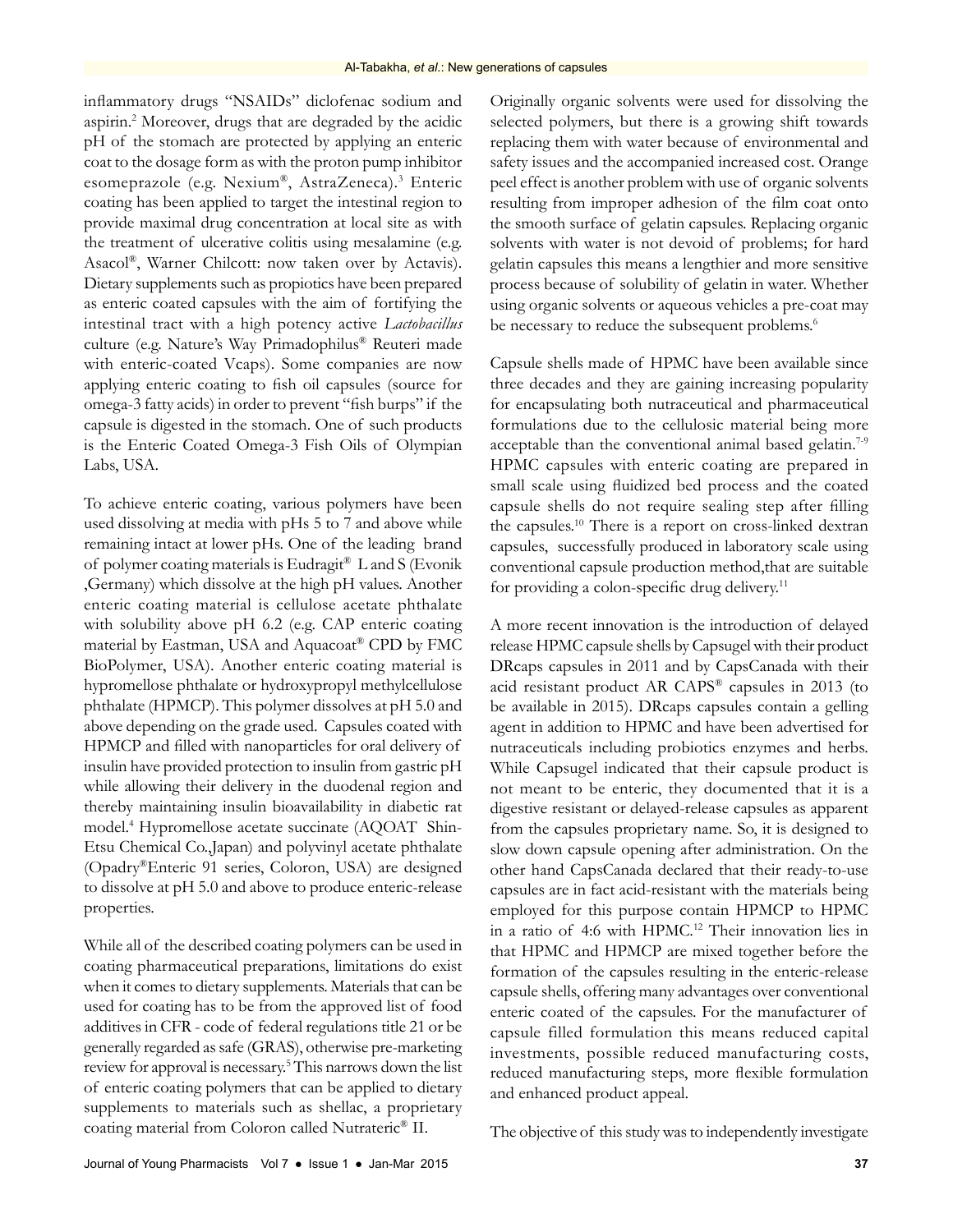the in vitro performances of Capsule 5 and 6 as having delayed-release properties in comparison to the immediaterelease Capsule 4 in terms of shell weight variability, hygroscopicity and ability to protect hygroscopic materials, tolerance to stress under the absence of moisture, powder leakage, disintegration and dissolution properties.

# **MATERIALS AND METHODS**

## **MATERIALS**

Acetaminophen (98%) was purchased from Aldrich, Germany. Transparent DRcaps capsules sample (Capsules 6) of size 0 (Lot No. 90200801) were obtained from Capsugel through CapsCanada. Transparent capsules: AR CAPS (Lot N. 107660-1; Capsules 5) and K-CAPS (Lot No. K1201000056; Capsules 4) of size 0 were generously supplied by CapsCanada. Other chemicals used were of analytical grade. Polyvinylpyrrolidone (PVP) 40,000 (K30) was bought from VWR, UK.

#### **METHODS**

#### Empty shells weight variation

100 empty capsules of each type were weighed individually using electronic digital balance (AUX 220, Shimadzu-Japan). The variability was assessed in terms of average and relative standard deviation and inferential analysis was carried out to compare between the capsules.

#### Hygroscopicity and Stress Testing

Capsules filled with 230-235 mg PVP for size 0 from the three types of capsules were stored at relative humidity of 15%, 45%, 70% and 90% for 4 days using constant climate chamber (Binder KMF 115, Germany) at a constant temperature of  $23^{\circ}$  C (n=10). PVP was used to assess the ability of the capsules to protect this hygroscopic material from surrounding humidity conditions. Similarly empty detached and locked capsules were stored at the same condition ( $n = 10$ ) and were used as controls. Samples of free PVP were also stored at the aforementioned conditions. %LOD was used to assess hygroscopicity and was calculated as the weight lost at 105° C divided by the initial weight using Sartorius Moisture Analyzer (Model MA35, Germany). At high relative humidity (i.e. 70 % and 90%) PVP absorbs moisture and becomes gelatinous structure making it difficult to completely dry at the aforementioned drying conditions. The % LOD was calculated for PVP or encapsulated PVP at 70% and 90% based on the dry weight of the PVP and the capsules under the filling conditions, then following the weight gain during the 96 h of storage.

To assess the flexibility and ability of the capsules to tolerate stress in the absence of water, completely dried and locked capsules were subjected to the free fall of 300 g weight over 30 cm height at the base of 250 mL plastic measuring cylinder. Denting and/or capsule crack, shutter or breakage was assessed for each type of size  $0$  (n = 10 capsules).

#### Leaking test

10 completely filled capsule bodies of each type with potassium permanganate were subjected to a provoked stress utilizing tablet friabilator equipment. The completely filled capsules were subjected to a total of 1000 rotation at the speed of 25 rpm. The capsules were completely filled with the powder in order to make the fall at each rotation harder and therefore to increase the challenge and also to prevent the sticking of the capsule to the drum's wall. To prevent the later effect, the inner side of the friabilator drum was lightly coated with mineral oil.

#### **Disintegration**

The disintegration protocol followed using the USP general chapter on disintegration <701> for delayed-release (enteric-coated) tablets<sup>13</sup> using the disintegration apparatus PTZ-Auto 02, Pharma Test, Germany. For acidic medium, simulated gastric fluid TS without pepsin enzyme (SGF) of the pH 1.2 was used and disintegration were observed for one h as stipulated in the pharmacopeia. The tested capsules were then transferred to a medium of simulated intestinal fluid TS without pancreatin enzyme (SIF) for one h. The capsules used in the disintegration test were filled with 100 mg potassium permanganate as a model drug since it is readily soluble in water and can be easily detected visually by the formation of pink or purple solutions as it dissolves. This allows the determination of initial leaking/ disintegration time more precisely.

### **Dissolution**

Method B of the USP general chapter on dissolution <711> for delayed-release dosage forms was used in conjunction with the apparatus 1 (basket apparatus, DT 820, Erweka, Germany).14 In acidic medium, 1000 mL of 0.1 N HCl was used for each vessel and the basket rotation was set to 100 rpm. Acetaminophen 250 mg was manually filled in each capsule as a model drug and one filled capsule was placed in each basket for the dissolution test. Once the capsules completed acidic medium testing stage for 2 h, they were immediately shifted to phosphate buffer stage (pH 6.8) for additional 45 min. During the acidic stage 10 mL samples were withdrawn at 5, 10, 15, 20, 30, 45, 60, 75, 90, 105 and 120 min and replaced with a blank medium at the same temperature. During the phosphate buffer stage samples were similarly withdrawn and substituted at 5, 10, 15, 20,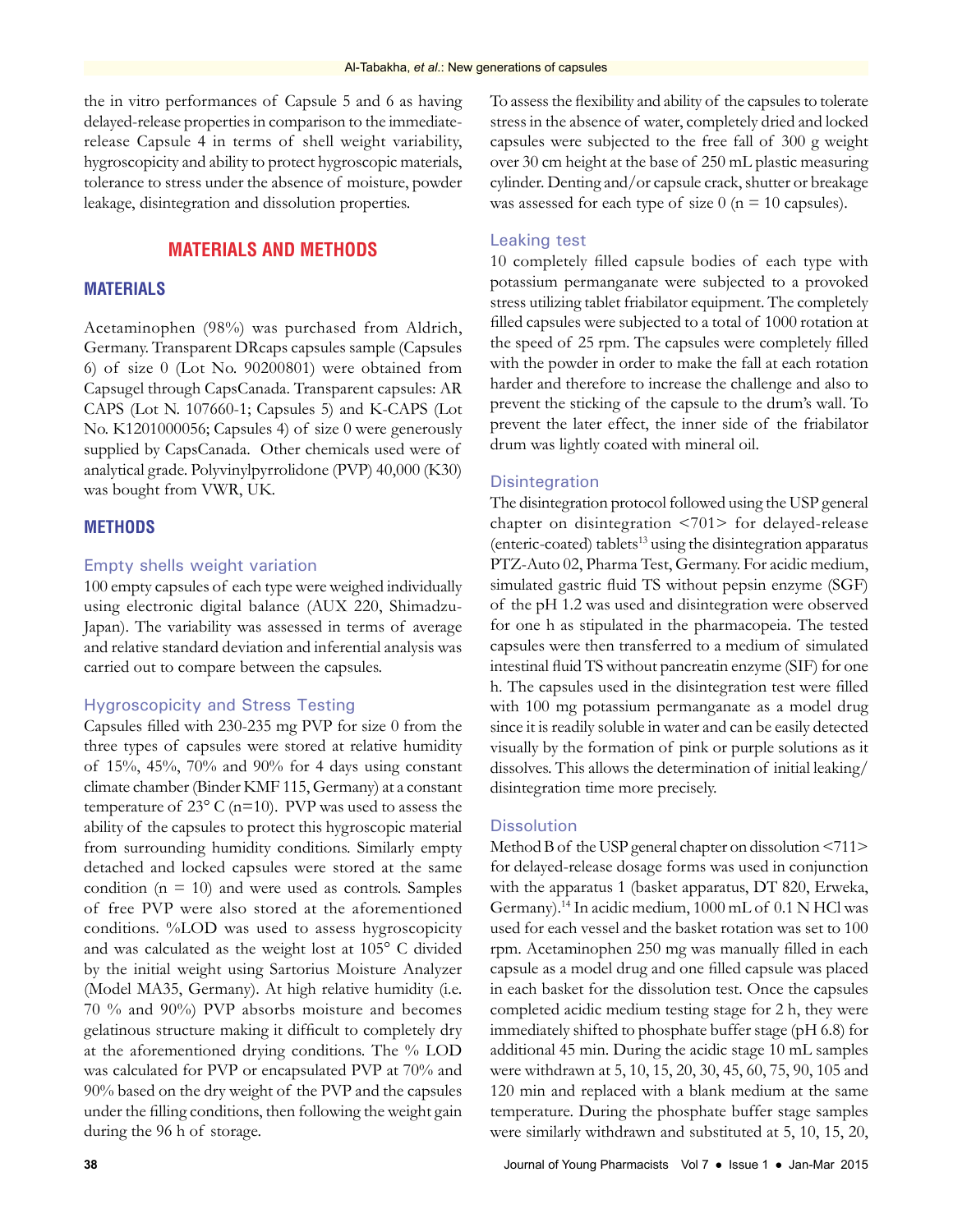30 and 45 min. Quantitative analysis of acetaminophen was carried out spectrophotometrically at 240 nm.

#### Statistical analysis

All statistical analysis were carried out using IBM® SPSS® Statistics version 21, a trademark of International Business Machines Corp. For inferential statistical analysis two-sided ANOVA and t-test analysis were used assuming *p<* 0.05. Graph were plotted using Microsoft Excel (Microsoft Office 2010).

## **RESULTS**

#### **Weight Variation of Empty Shells**

The averages weights for all capsule types differ significantly from each other (p< 0.001). Capsule 4 type had the highest relative standard deviation of 4.21% while Capsule type 5 and 6 had small relative deviations (Table 1). The Capsule 6 type had the lowest weight variation.

#### **Hygroscopicity and Stress Testing**

No major differences between empty detached and locked capsules were found (Table 2). Also, apparently none of the capsule shells had the ability to protect the hygroscopic material PVP from surrounding humidity. At ideal storage condition of 23°C and 45% RH empty locked Capsule 4, 5 and 6 had % LODs of 5.52, 6.31 and 6.12 which are close to each other. On the other hand, when the RH was 90% empty Capsule 5 absorbed more moisture (LOD =31.68% for the locked capsules) than the corresponding Capsule 4 (LOD =22.87% for the locked capsules) and 6 (LOD =23.20% for the locked capsules).

After drying each type of capsules at 105° C to a constant weight, empty locked capsules were challenged by the free drop of 300 g weight along 30 cm height. Capsule 4 showed the highest proportion of intactness capsules (80%) followed by Capsule 6 (50%) and finally Capsule 5 (20%), while none of the capsules showed any denting following the test (Figure 1).

## **Leaking test**

The three types of capsules showed no sign of leaking after the 1000 rotations at the speed of 25 rpm. This was found whether by observing for any trace for potassium permanganate outside the capsule and in the drum or by measuring the weight difference of the filled capsules before and after the test.

#### **Disintegration**

For Capsule 4 in SGF, the change in the medium color and the rupturing of two of the capsules were evident at 3 and 4 min respectively. At 20 min all of the capsules disintegrated. On the other hand, all capsules disintegrated at about 14 min in SIF (Figure 2).

Capsule 5 type failed the disintegration test for delayedrelease product. At about 4 min, the capsules started to show sign of leaking/rupturing as evident from the change in SGF colour. At 15 min one of the capsule showed evidence of rupturing (Figure 3). The number of visibly ruptured capsules and the size of rupture increased with time and by the end of the 1 h test all capsules showed rupturing.

Because all Capsule 5 ruptured by the end of 1 h in SGF, fresh 6 capsules were freshly filled with potassium permanganate for testing in the SIF. At about 2 min it was evident that all capsules started to rupture and this rupture increased quickly with time. At about 7 min the capsules disappeared completely from each of the basket tubes (Figure 4).

With Capsule 6 leaking/rupturing was evident from the first 4 min by the change in the SGF medium, the first noticeable capsule rupture happening at about 40 min. At 1 h all of the capsules ruptured indicating a failure to protect the encapsulated powder from the acidic medium (Figure 5) even though potassium permanganate did not completely empty from the capsules.

In the SIF the freshly filled Capsule 6 started showing leaking/rupturing at 4 min as was evident from the change in the medium color. At the end of the 1 h test, all capsules showed clear rupturing even though not all parts of the capsules passed through the wired mesh (Figure 6).

#### **Dissolution**

There was a retarded release of acetaminophen in the first 5 min (Figure 7). The mean dissolution of acetaminophen from Capsule 4 at 45 min was 68.6% (95 CI 57.9% - 79.3%). Capsule 5 released 15.7% (95% CI 13.6% – 17.8%) of acetaminophen in the acid stage. The high variability of the Capsule 5 release of acetaminophen in the buffer stage (Figure 8) is noticeable. Capsules observed after the end of the buffer stage indicated the failure of some capsules to release all of its contents (Figure 9a and b). It seems that in some cases the capsule shells collapse on the encapsulated powder forming resistive barrier around it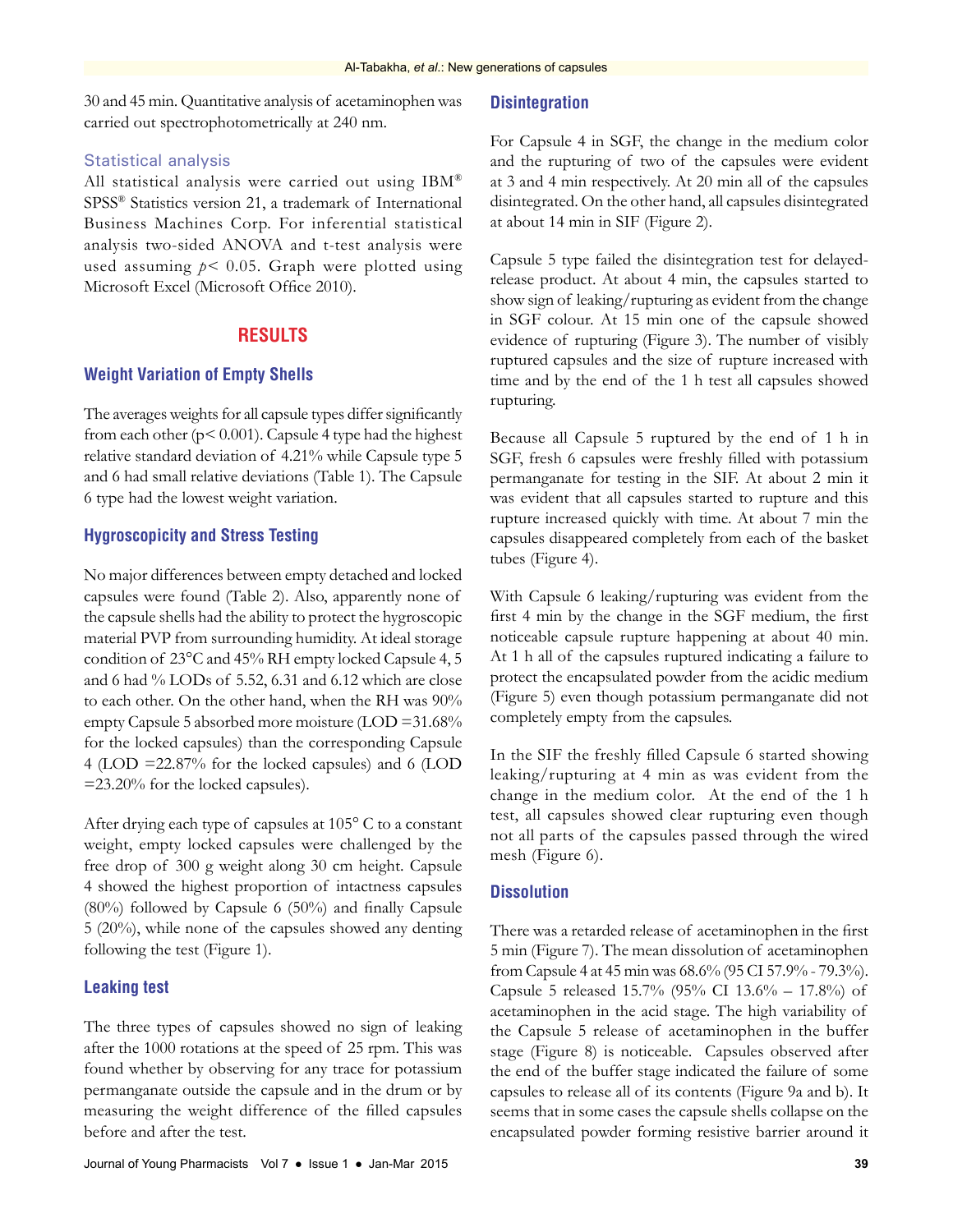| Table 1: Shell weights results from 10 empty capsules of different types and sizes. |  |  |  |
|-------------------------------------------------------------------------------------|--|--|--|
|                                                                                     |  |  |  |

|                    | <b>Capsule 4</b> | <b>Capsule 5</b> | <b>Capsule 6</b> |  |  |  |
|--------------------|------------------|------------------|------------------|--|--|--|
| Average (g)        | 0.105273         | 0.113608         | 0.094907         |  |  |  |
| Minim. $(g)$       | 0.09663          | 0.10857          | 0.09038          |  |  |  |
| Max. (g)           | 0.11874          | 0.12348          | 0.10194          |  |  |  |
| % Range of Average | 91.79-112.79     | 95.57-108.69     | 95.23-107.41     |  |  |  |
| <b>RSD</b>         | 4.21%            | 2.63%            | 2.60%            |  |  |  |

**Table 2: Loss on drying (% LOD) for PVP powder, empty detached and locked capsules and PVP filled capsules of different types of size 0 capsules.**

| <b>Material</b>                      | 15% RH | 45% RH | 70% RH   | 90% RH   |
|--------------------------------------|--------|--------|----------|----------|
| % LOD (Free PVP)                     | 7.17   | 14.49  | $24.42*$ | 40.56*   |
| % LOD (Open Capsule 4)               | 3.15   | 5.23   | 10.23    | 24.21    |
| % LOD (Closed Capsule 4)             | 2.79   | 5.52   | 9.68     | 22.87    |
| % LOD of Encapsulated PVP, Capsule 4 | 6.09   | 10.95  | $18.53*$ | $34.53*$ |
| % LOD (Open Capsule 5)               | 4.14   | 6.68   | 12.55    | 32.04    |
| % LOD (Closed Capsule 5)             | 3.56   | 6.31   | 12.16    | 31.68    |
| % LOD of Encapsulated PVP, Capsule 5 | 6.39   | 11.46  | 19.83*   | $36.40*$ |
| % LOD (Open Capsule 6)               | 3.93   | 6.31   | 10.98    | 23.59    |
| % LOD (Closed Capsule 6)             | 3.22   | 6.12   | 10.44    | 23.20    |
| % LOD of Encapsulated PVP, Capsule 6 | 5.20   | 11.58  | $20.12*$ | 35.36*   |

Calculated based on the initial dry weight and the weight gain in the constant climate chamber (Binder KMF 115, Germany) following 96 h of storage at the relevant temperature and humidity.



**Figure 1:** Dented, cracked and/or intact capsules following the free fall of 300 g from a height of 30 cm over the dried three types of size 0 dried capsules (n=10).



**Figure 2:** The state of disintegration basket at 14 min when Capsule 4 type was tested for disintegration in SIF.



**Figure 3:** One of the Capsule type 5 started to show clear rupture at 15 min in SGF.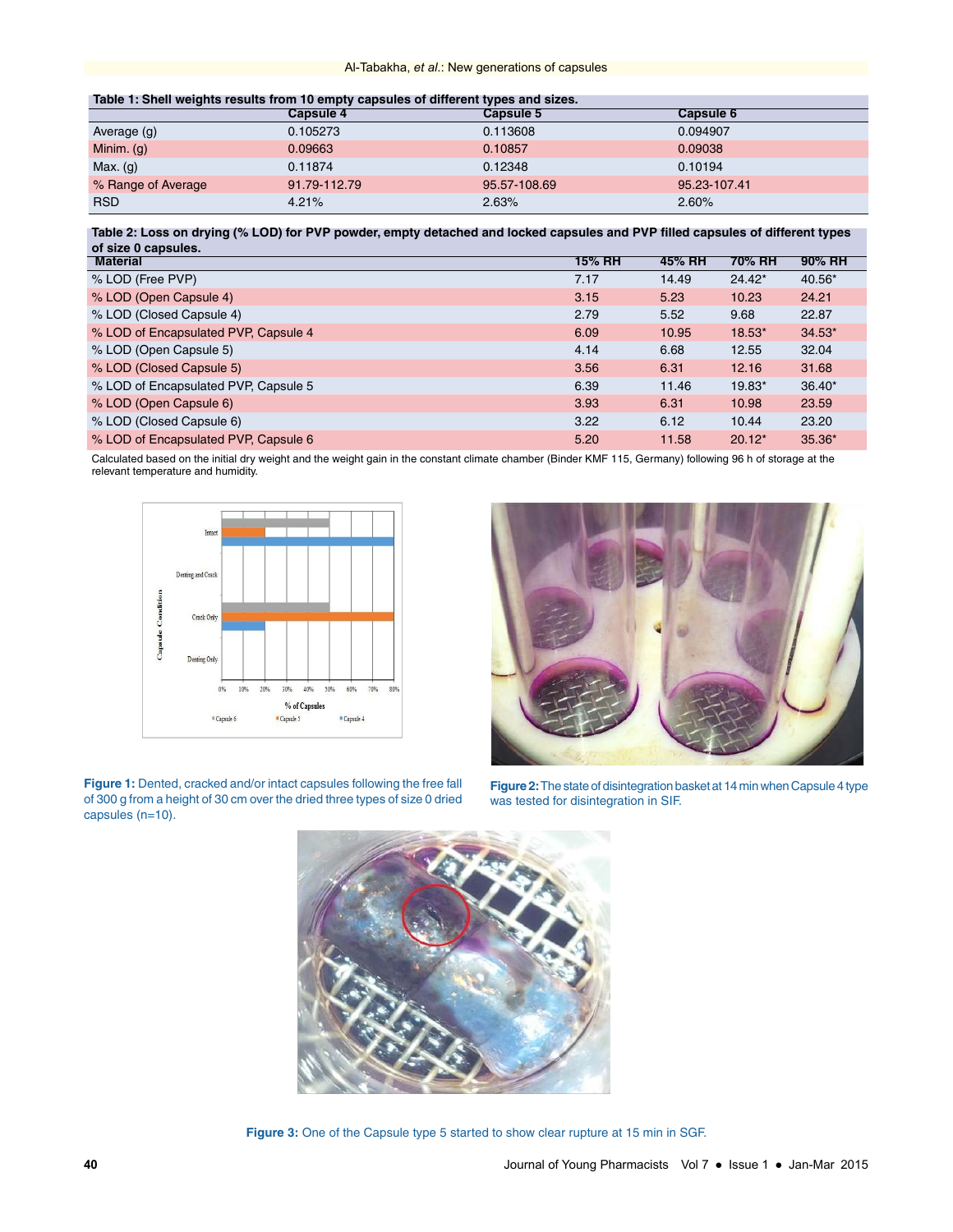



**Figure 4:** The disintegration apparatus basket at 7 min showing the absence of any of the Capsule

**Figure 5:** The disintegration apparatus basket at 60 min showing the remains of Capsule 6 type on the mesh when tested in SGF.



**Figure 6:** The disintegration apparatus basket at 60 min showing the remains of Capsule 6 type on the mesh when tested in SIF.



**Figure 7:** Dissolution of acetaminophen from Capsule 4 in acid stage over time as mean percent  $\pm$  standard deviation.



**Figure 8:** Dissolution of acetaminophen from Capsule 5 in the acid and then buffer stage over time as mean percent  $\pm$  standard deviation.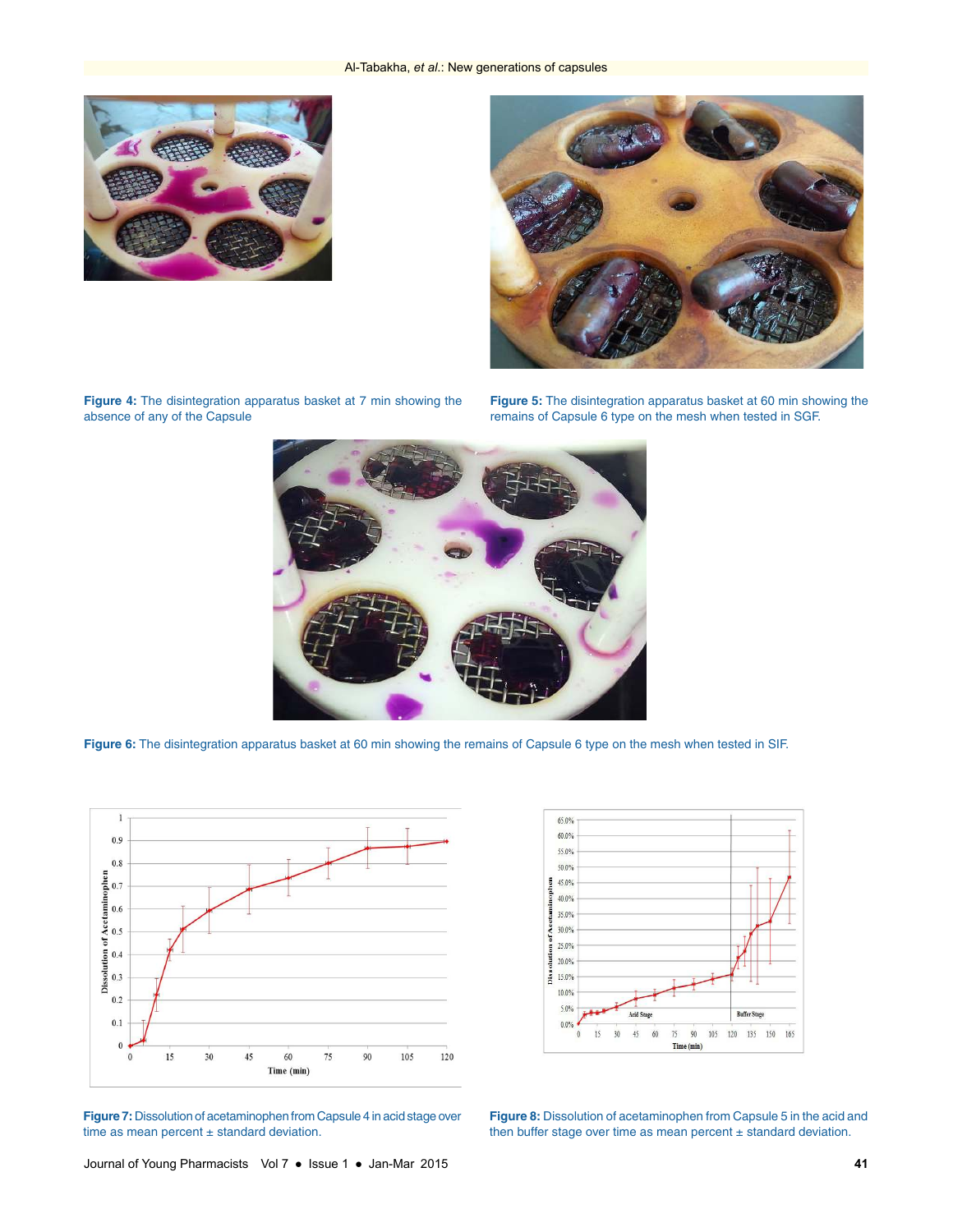

**Figure 9 a and b:** Capsule 5 type showing incomplete dissolution of acetaminophen after the buffer stage at 45 min.



**Figure 10:** Dissolution of acetaminophen from Capsule 6 in acid and then buffer stage over time as mean percent ± standard deviation.

and preventing the free dissolution of acetaminophen. At 45 min a mean of 46.8% of acetaminophen was released in the SIF (95% CI 31.2% - 62.4%).By the end of the acid stage Capsule 6 released 19.6% of acetaminophen (95% CI 12.9%- 26.3%). As with Capsule 5, Capsule 6 showed (Figure 10) high variability in the buffer stage and at 45 min a mean of 34.2% of acetaminophen was released (95% CI 13.7% - 54.7%).

#### **DISCUSSION**

The lower the variability of the capsule shells weights the lower the expected rejection rate from encapsulating machines.<sup>15</sup> In a similar way, the more lightweight the capsule shells, the less is their expected contribution to the rejection rate. In capsule filling machines, typically plugs are formed from the formulation before filling into capsule bodies. These filled and locked capsules are then automatically sorted, so that over or under weight

capsules are rejected. Therefore the shell weight variability does influence the rejection rate. Many factors affect shell weight variability for the capsules of the same size and these includes shell composition, shell thickness and other production process variability. The high variability of Capsule 4 could contribute to a higher rejection rate when filled with formulations of low weights.

One of the advantages a capsule may have is its ability to protect its content from surrounding atmosphere, particularly in relation to humidity when a hygroscopic material is encapsulated. None of the tested capsules had the ability to protect encapsulated PVP powder from absorbing or losing moisture when stored at different relative humidity conditions. The initially low moisture content of the tested capsules in comparison to wellknown high moisture content of gelatin capsules, does not warrant their use for encapsulating hygroscopic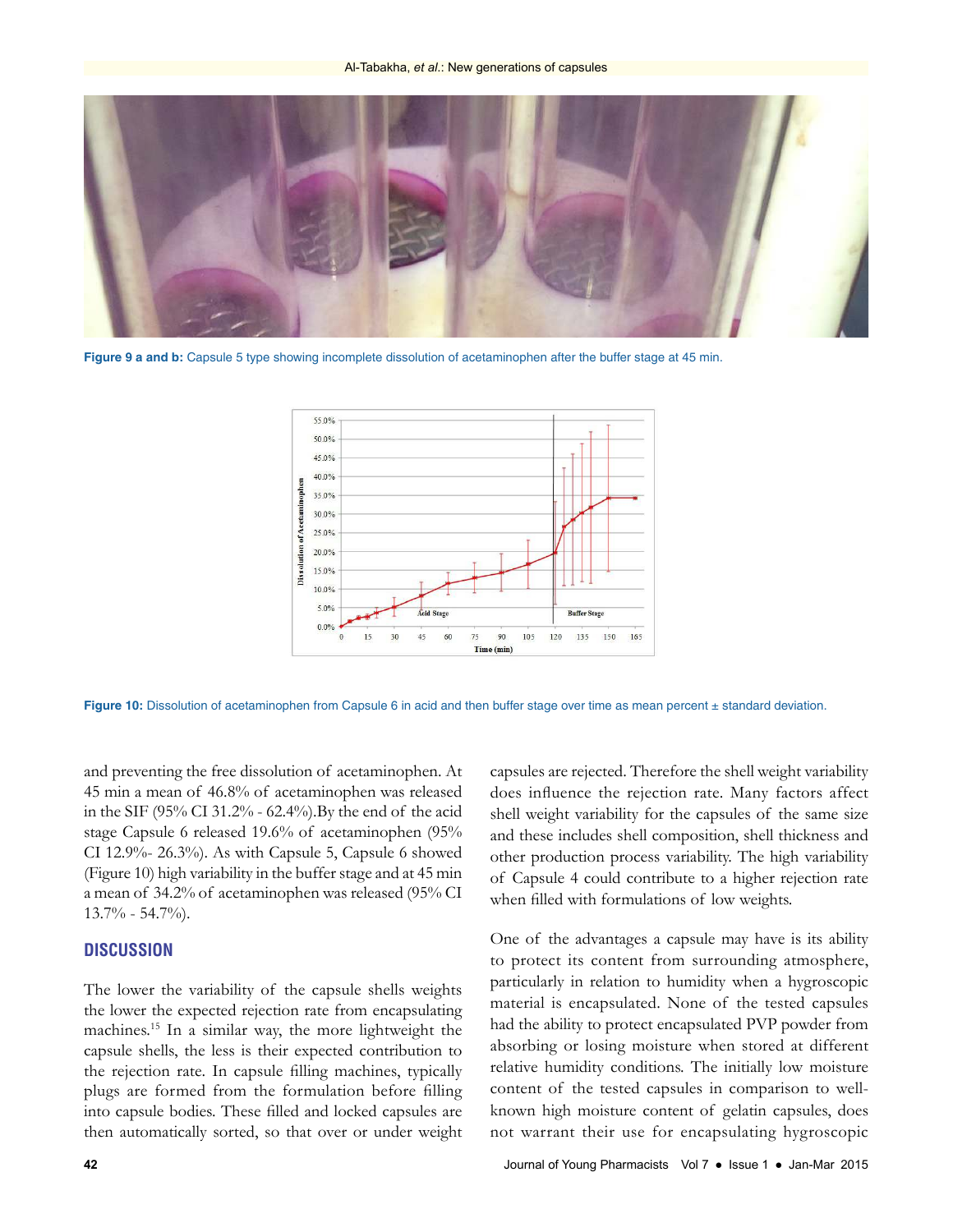materials. In contrary, both manufacturing companies Capsugel and CapsCanada claim that the tested capsules are ideal for moisture sensitive, hygroscopic and liquid formulations.12,16,17

While the normal presence of moisture is important for shell functionality and flexibility, it is not the only determinant factor. Other shell composition plays a role in this regard. Ku et al. found that capsules made of HPMC are less affected by the low level of moisture and that they maintain their elasticity and resist breakage unlike capsules made of gelatin.<sup>15</sup> The complete absence of moisture in Capsule made of HPMC only resulted in only 20% of the shell being cracked. On the other hand capsule made of HPMC together with HPMCP 80% of cracked capsules.

Capsules leaking can result in companies abandoning the use of certain types of capsules.<sup>15</sup> In the three tested capsule types none showed any sign of leakage of the filled powder. Making the test more challenging by increasing the number of rotation to 3000 rounds rather than 1000 may differentiate between the different capsules for future experiments.

According to the USP test for disintegration of delayedrelease (enteric coated) tablets, none of the units show any sign of disintegration, cracking or softening after one hour of testing in SGF. For immediate release capsules this is usually between 15 to 30 min. While the claimed immediate release capsules (Capsule 4) completely disintegrated in an acceptable time, neither Capsule 5 nor Capsule 6 demonstrated the capability of protecting the encapsulated drug from the gastric acidic environment. The fact that SGF color changed just few min from the start of disintegration test without noticeable capsule rupture also indicates the need for enteric band around the edge of the caps sealing them to capsule bodies, therefore adding complexity to that capsule filling process.

The monograph for the dissolution of acetaminophen from capsules specify Q as not less than 75% of the labeled amount dissolves in 45 min. It could be argued that whether the encapsulated acetaminophen passes the USP dissolution test when filled in Capsule 4 because of different specified medium, basket rotation speed and/ or formulation used since the manufacturing company claims that their K-caps is USP/EP dissolution compliant.<sup>17</sup> The first 5 min of acetaminophen release from Capsule 4 was slow and this can be attributed to the time required for the hydration of HPMC shells<sup>18</sup> and the ingress of medium through the shell. Capsule 5 and 6 showed signs of leaking but without any noticeable rupture initially which may indicate the need for an enteric band to seal the cap onto the body of the capsules if these capsules are to function properly. These capsules clearly demonstrated the dissolution of more than 10% acetaminophen after two h in acid stage. A study by Garbacz et al. indicated that a release of 8.6% of caffeine from DR Caps in HCl medium at 40 min but no data were given beyond that time to assess the functionality of Capsule  $6.^{19}$  The level  $A_1$  in the USP for the dissolution of the drug in the acid stage stipulate that no individual unit should have dissolved drug exceeding 10%, while in our test all units exceeded that standard value. This is giving evidence of the failure of the capsules to protect the drug in the acidic stage. In the buffer stage USP stipulate for level  $\mathrm{B}_\mathrm{1}$  that from each unit  $Q + 5%$  of the drug should have dissolved. This means that at least 80% of the drug should have dissolved at 45 min in the buffer stage. None of the individual units for Capsule 5 or Capsule 6 reached such value. Therefore, the capsules behaved more like extended-release rather than delayed-release even with the improved dissolution in the buffer stage. The high variability of drug release in the buffer stage for Capsule 5 and 6 is attributed to the failure of some capsules to release the acetaminophen content. The shells appear to soften and collapse over the powder creating a viscous barrier for the diffusion of acetaminophen. (Figures 8-10)

The variability in the drug release in the buffer stage from Capsule 5 and Capsule 6 may prevent their use even for extended-release purposes. However, the correlation between these obtained results and in vivo experiments are yet to be established independently. In an article published at their website, Capsugel used in vivo scintigraphic study to document that their DR Caps began release in a mean time of 52 min after ingestion, that is when leaving the stomach and completely released the ingredients in a mean time of 72 min after ingestion.<sup>20</sup> Capsugel advertise their capsule shells (Capsule 6) for dietary supplement ingredients protection from acidic environment.<sup>16</sup> This reduces the burden on the manufacturer to conduct extensive bioavailability studies. On the other hand, Capsule 5 manufacturing company claims that their empty capsules are suitable for enteric release and ideal for a wide range of pharmaceutical applications.<sup>12</sup> Using these capsules (whether Capsule 5 or 6) for PAIs warrants mandatory bioavailability studies.

## **CONCLUSION**

Shell weight variability may affect filled capsules rejection rate and has to be taken into account when choosing a particular brand of capsules. Unlike the marketing claim,